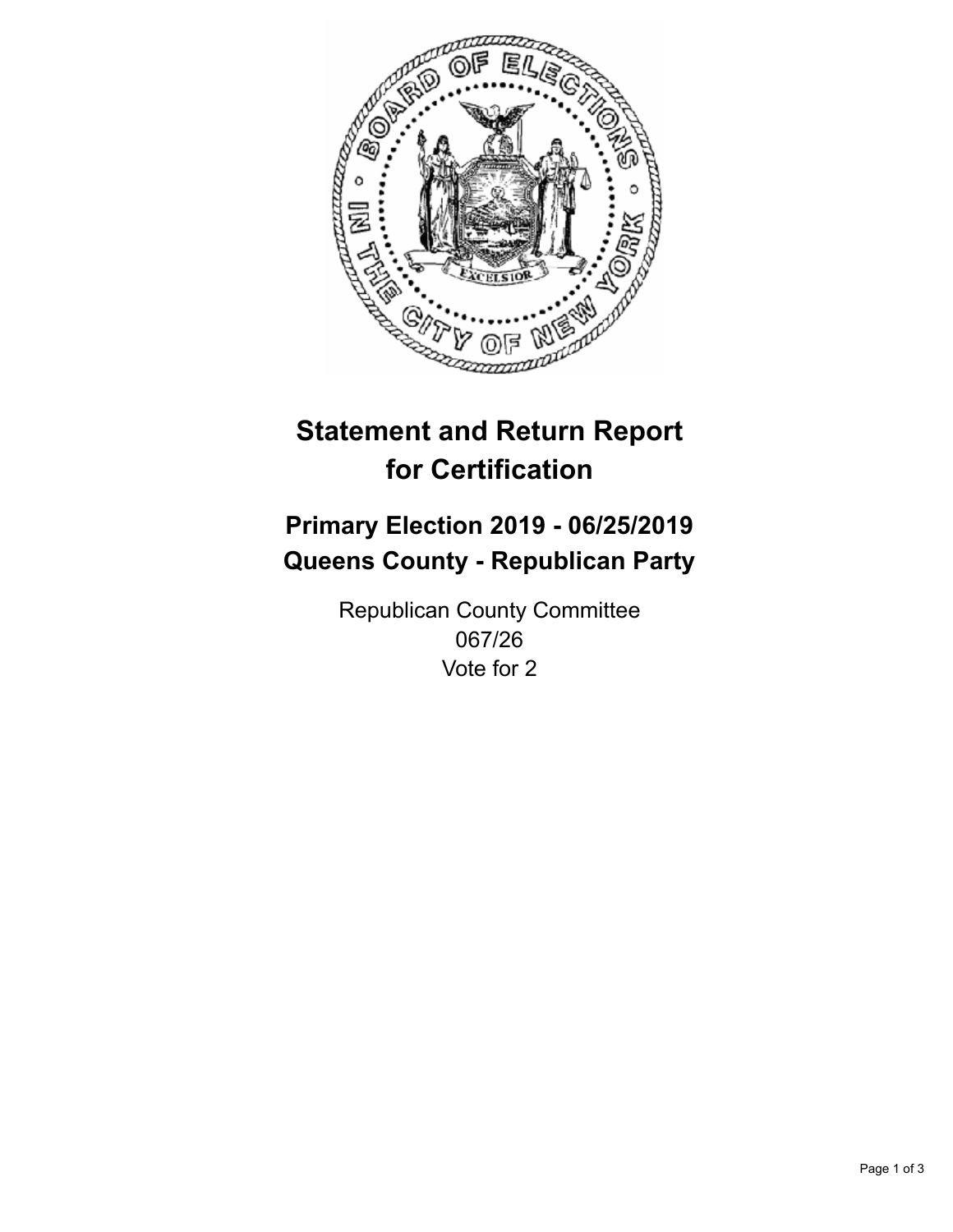

## **Assembly District 26**

| <b>PUBLIC COUNTER</b>                                    | 5 |
|----------------------------------------------------------|---|
| <b>MANUALLY COUNTED EMERGENCY</b>                        | 0 |
| ABSENTEE / MILITARY                                      | 0 |
| AFFIDAVIT                                                | 0 |
| <b>Total Ballots</b>                                     | 5 |
| Less - Inapplicable Federal/Special Presidential Ballots | 0 |
| <b>Total Applicable Ballots</b>                          | 5 |
| <b>BRIAN LESZCZYNSKI</b>                                 | 3 |
| ROBERT WEISENBURGER                                      | 5 |
| ASHLEY C. WEISENBURGER                                   |   |
| <b>Total Votes</b>                                       | 9 |
| Unrecorded                                               |   |